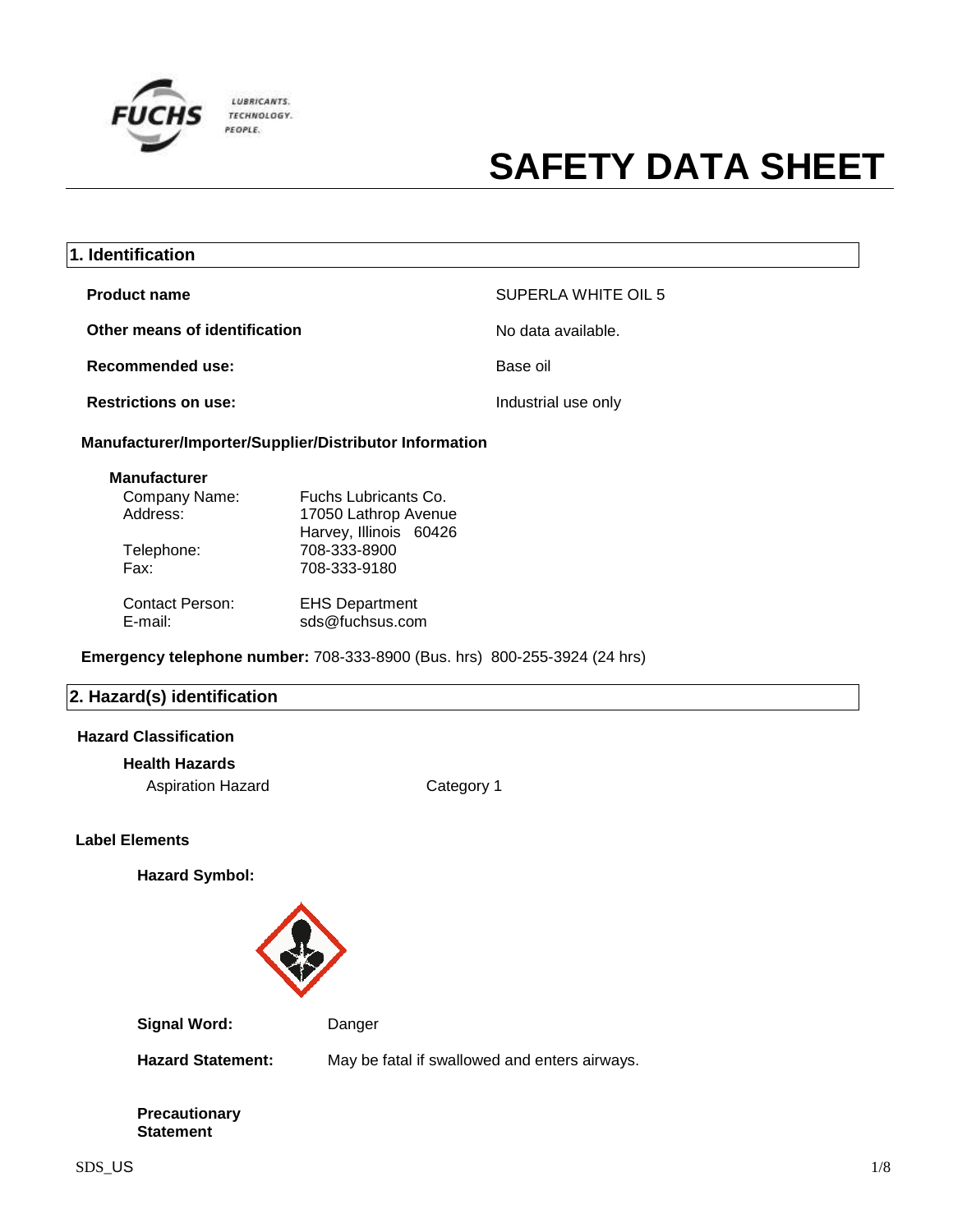

| Response:                                                   | IF SWALLOWED: Immediately call a POISON CENTER/doctor. Do NOT<br>induce vomiting.                                                                                                          |
|-------------------------------------------------------------|--------------------------------------------------------------------------------------------------------------------------------------------------------------------------------------------|
| Storage:                                                    | Store locked up.                                                                                                                                                                           |
| Disposal:                                                   | Dispose of contents/container to an appropriate treatment and disposal<br>facility in accordance with applicable laws and regulations, and product<br>characteristics at time of disposal. |
| Other hazards which do not<br>result in GHS classification: | None.                                                                                                                                                                                      |

| <b>Unknown toxicity - Health</b>            |       |
|---------------------------------------------|-------|
| Acute toxicity, oral                        | $0\%$ |
| Acute toxicity, dermal                      | $0\%$ |
| Acute toxicity, inhalation, vapor           | በ %   |
| Acute toxicity, inhalation, dust<br>or mist | $0\%$ |

### **3. Composition/information on ingredients**

#### **Hazardous Component(s):**

| <b>Chemical name</b>                                                                                               | NO.          | <b>Concentration</b> |
|--------------------------------------------------------------------------------------------------------------------|--------------|----------------------|
| White mineral<br>0II                                                                                               | Confidential | 00%<br>$\sim$<br>ы.  |
| As a strict should be the strict of some states and some search and have a stricted to a most season of the search |              |                      |

Specific chemical identities and/or exact percentages have been withheld as trade secrets.

### **4. First-aid measures**

| Ingestion:                                         | Call a physician or poison control center immediately. Rinse mouth. Never<br>give liquid to an unconscious person. If vomiting occurs, keep head low so<br>that stomach content doesn't get into the lungs. |
|----------------------------------------------------|-------------------------------------------------------------------------------------------------------------------------------------------------------------------------------------------------------------|
| Inhalation:                                        | Move to fresh air. Call a POISON CENTER/doctor//if you feel unwell.                                                                                                                                         |
| <b>Skin Contact:</b>                               | Remove contaminated/saturated clothing and shoes. Wash contact areas<br>with soap and water. If skin irritation occurs: Get medical advice/attention.                                                       |
| Eye contact:                                       | Flush thoroughly with water. If irritation occurs, get medical assistance.<br>Continue to rinse for at least 15 minutes.                                                                                    |
| Most important symptoms/effects, acute and delayed |                                                                                                                                                                                                             |
|                                                    |                                                                                                                                                                                                             |

**Symptoms:** No data available.

### **Indication of immediate medical attention and special treatment needed**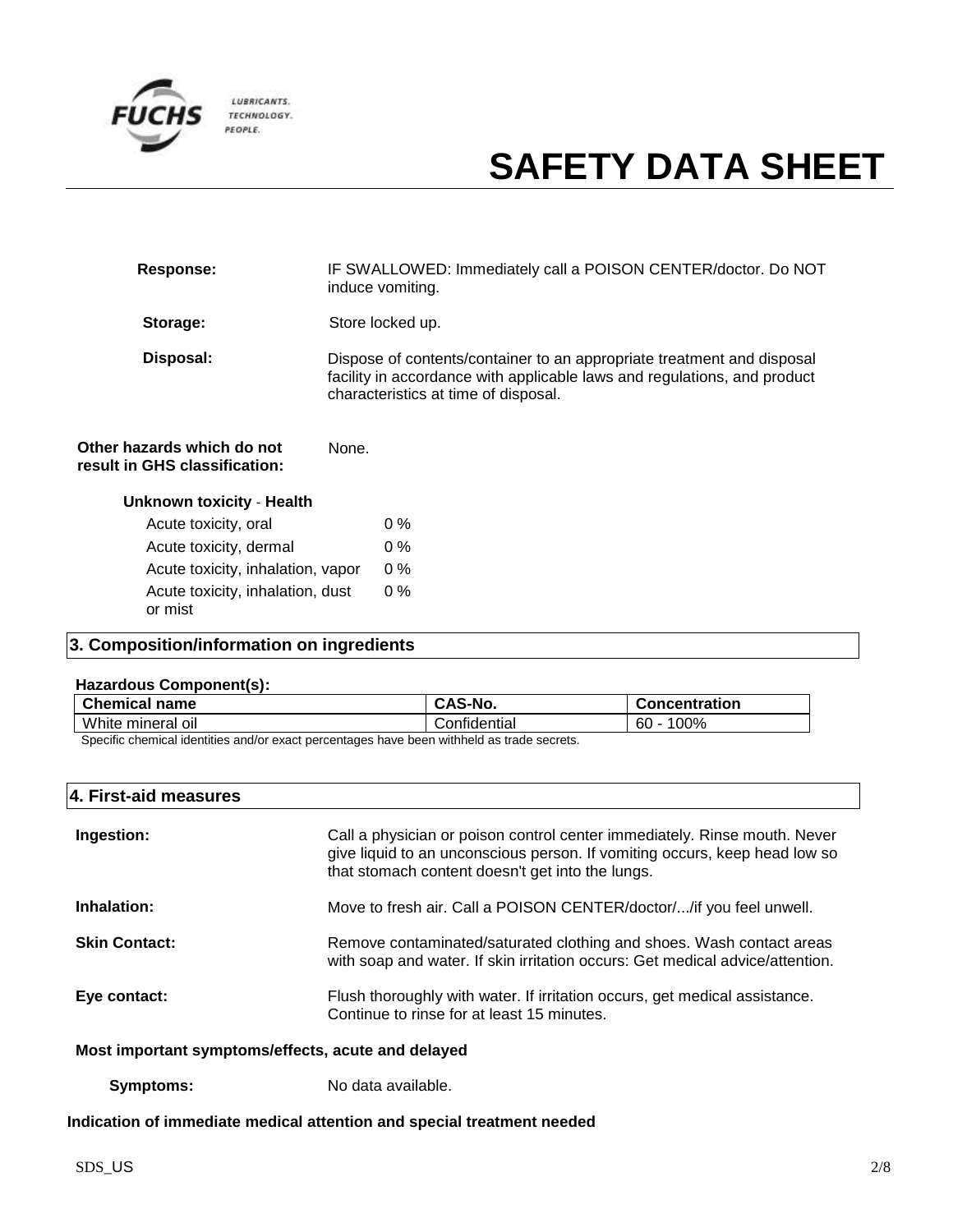

| Treatment:                                                                        | Get medical attention as appropriate or if symptoms persist.                                                                                                                                                                            |  |
|-----------------------------------------------------------------------------------|-----------------------------------------------------------------------------------------------------------------------------------------------------------------------------------------------------------------------------------------|--|
| 5. Fire-fighting measures                                                         |                                                                                                                                                                                                                                         |  |
| <b>General Fire Hazards:</b>                                                      | No unusual fire or explosion hazards noted.                                                                                                                                                                                             |  |
| Suitable (and unsuitable) extinguishing media                                     |                                                                                                                                                                                                                                         |  |
| <b>Suitable extinguishing</b><br>media:                                           | Water spray, fog, CO2, dry chemical, or regular foam. Use fire-<br>extinguishing media appropriate for surrounding materials.                                                                                                           |  |
| <b>Unsuitable extinguishing</b><br>media:                                         | Do not use water jet as an extinguisher, as this will spread the fire.                                                                                                                                                                  |  |
| Specific hazards arising from<br>the chemical:                                    | Heat may cause the containers to explode. During fire, gases hazardous to<br>health may be formed.                                                                                                                                      |  |
| Special protective equipment and precautions for firefighters                     |                                                                                                                                                                                                                                         |  |
| <b>Special fire fighting</b><br>procedures:                                       | No data available.                                                                                                                                                                                                                      |  |
| Special protective equipment<br>for fire-fighters:                                | Firefighters must use standard protective equipment including flame<br>retardant coat, helmet with face shield, gloves, rubber boots, and in<br>enclosed spaces, SCBA.                                                                  |  |
| 6. Accidental release measures                                                    |                                                                                                                                                                                                                                         |  |
| <b>Personal precautions,</b><br>protective equipment and<br>emergency procedures: | See Section 8 of the SDS for Personal Protective Equipment. Do not touch<br>damaged containers or spilled material unless wearing appropriate<br>protective clothing. Keep unauthorized personnel away. Ensure adequate<br>ventilation. |  |
| <b>Methods and material for</b><br>containment and cleaning<br>up:                | Absorb with sand or other inert absorbent. Stop the flow of material, if this is<br>without risk.                                                                                                                                       |  |
| <b>Environmental Precautions:</b>                                                 | Avoid release to the environment. Do not contaminate water sources or<br>sewer. Prevent further leakage or spillage if safe to do so.                                                                                                   |  |
| 7. Handling and storage                                                           |                                                                                                                                                                                                                                         |  |
| Precautions for safe handling:                                                    | Observe good industrial hygiene practices. Wear appropriate personal<br>protective equipment. Do not expose to intense heat as product may<br>expand and pressurize container.                                                          |  |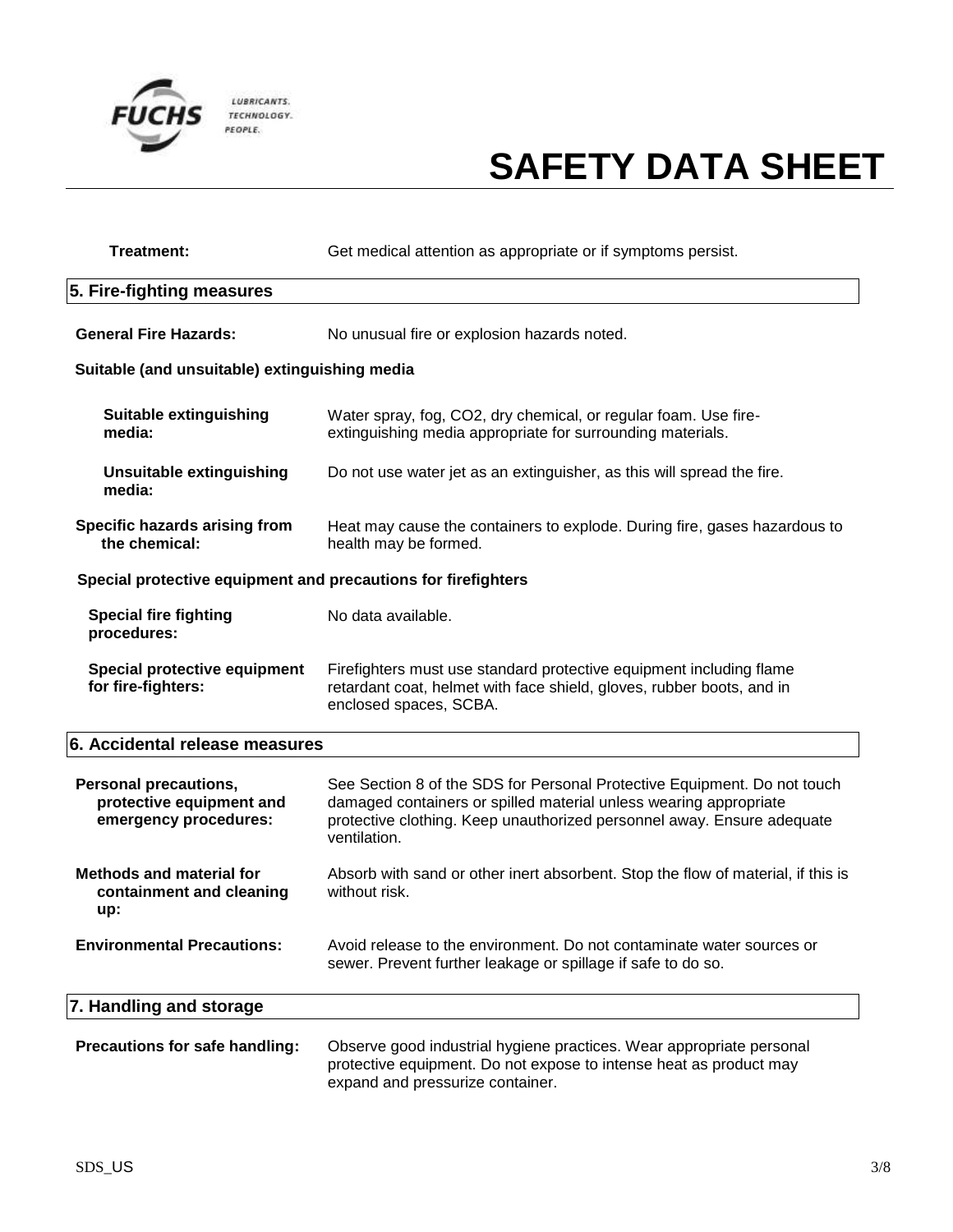

**Exposure Limits**

## **SAFETY DATA SHEET**

┯

#### **Conditions for safe storage, including any incompatibilities:** Store locked up.

### **8. Exposure controls/personal protection**

| <b>Chemical name</b>                    | type                                                                                                                                                                                           | <b>Exposure Limit Values</b>                                                                                                                                                                                                                                                                     | <b>Source</b>                                                                     |
|-----------------------------------------|------------------------------------------------------------------------------------------------------------------------------------------------------------------------------------------------|--------------------------------------------------------------------------------------------------------------------------------------------------------------------------------------------------------------------------------------------------------------------------------------------------|-----------------------------------------------------------------------------------|
| White mineral oil - Inhalable fraction. | <b>TWA</b>                                                                                                                                                                                     | $5 \text{ mg/m}$                                                                                                                                                                                                                                                                                 | US. ACGIH Threshold Limit Values (03<br>2012)                                     |
| White mineral oil - Mist.               | PEL                                                                                                                                                                                            | $5 \text{ mg/m}$ 3                                                                                                                                                                                                                                                                               | US. OSHA Table Z-1 Limits for Air<br>Contaminants (29 CFR 1910.1000) (02<br>2006) |
| <b>Protective Measures:</b>             |                                                                                                                                                                                                | Use personal protective equipment as required.                                                                                                                                                                                                                                                   |                                                                                   |
| <b>Respiratory Protection:</b>          | In case of inadequate ventilation use suitable respirator. Seek advice from<br>supervisor on the company's respiratory protection standards.                                                   |                                                                                                                                                                                                                                                                                                  |                                                                                   |
| <b>Eye Protection:</b>                  | Wear safety glasses with side shields (or goggles).                                                                                                                                            |                                                                                                                                                                                                                                                                                                  |                                                                                   |
| <b>Skin and Body Protection:</b>        | Wear chemical-resistant gloves, footwear, and protective clothing appropriate<br>for the risk of exposure. Contact health and safety professional or manufacturer<br>for specific information. |                                                                                                                                                                                                                                                                                                  |                                                                                   |
| <b>Hygiene measures:</b>                |                                                                                                                                                                                                | Always observe good personal hygiene measures, such as washing after<br>handling the material and before eating, drinking, and/or smoking. Routinely<br>wash work clothing to remove contaminants. Contaminated work clothing<br>cannot be cleaned. Avoid contact with skin, eyes, and clothing. | should not be allowed out of the workplace. Discard contaminated footwear that    |

 $\top$ 

┬

### **9. Physical and chemical properties**

| Appearance                               |                    |
|------------------------------------------|--------------------|
| <b>Physical state:</b>                   | Liquid             |
| Form:                                    | No data available. |
| Color:                                   | Water-white        |
| Odor:                                    | Mild               |
| Odor threshold:                          | No data available. |
| pH:                                      | No data available. |
| <b>Melting point/freezing point:</b>     | No data available. |
| Initial boiling point and boiling range: | No data available. |
| <b>Flash Point:</b>                      | 400 °C (752 °F)    |
| <b>Evaporation rate:</b>                 | No data available. |
| Flammability (solid, gas):               | No data available. |

┑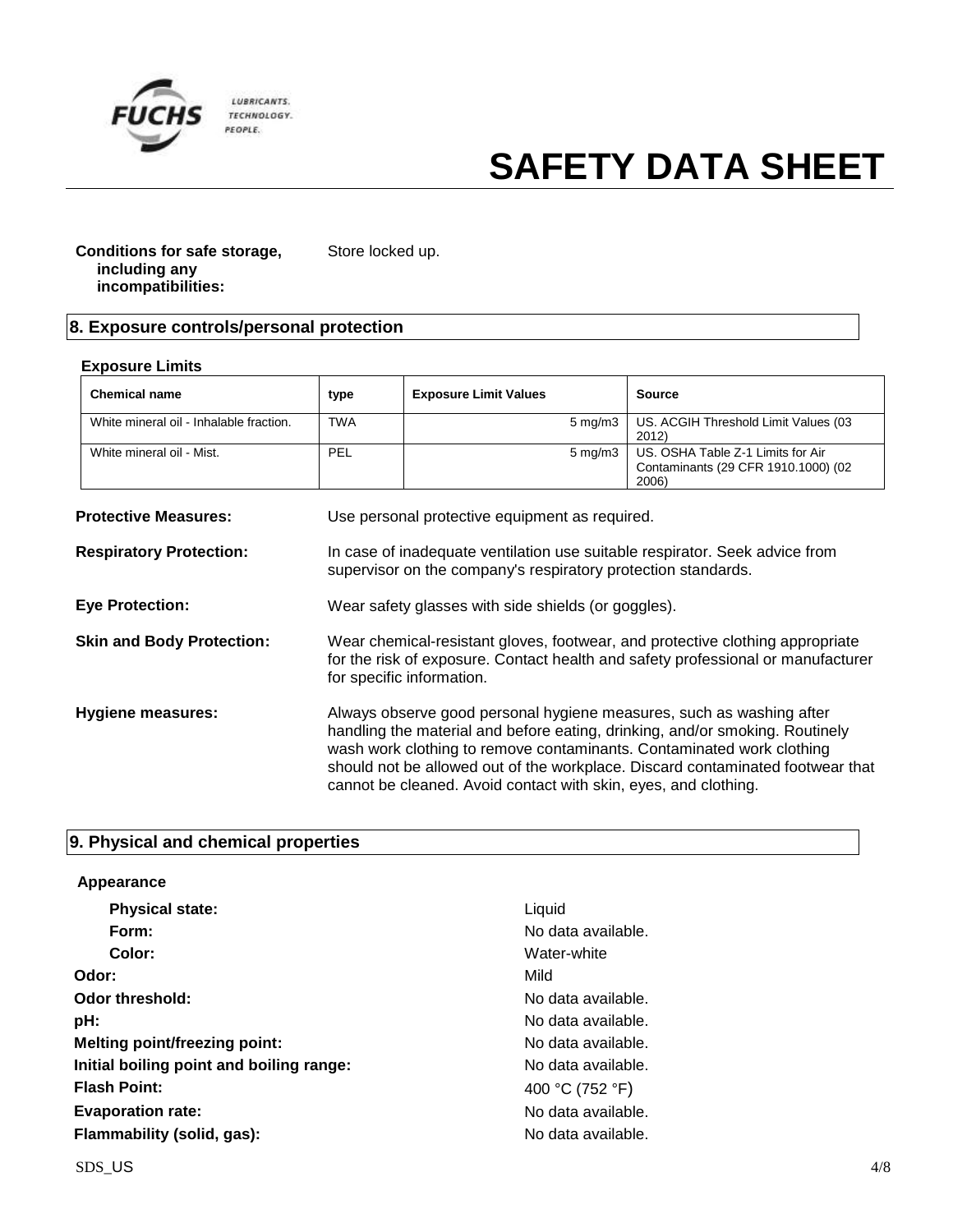

| Upper/lower limit on flammability or explosive limits |                  |
|-------------------------------------------------------|------------------|
| Flammability limit - upper (%):                       | No dat           |
| Flammability limit - lower (%):                       | No dat           |
| Explosive limit - upper (%):                          | No dat           |
| Explosive limit - lower (%):                          | No dat           |
| Vapor pressure:                                       | No data          |
| Vapor density:                                        | No dat           |
| <b>Relative density:</b>                              | 0.8385           |
| Solubility(ies)                                       |                  |
| Solubility in water:                                  | Insolut          |
| <b>Solubility (other):</b>                            | No dat           |
| Partition coefficient (n-octanol/water):              | No dat           |
| Auto-ignition temperature:                            | No dat           |
| <b>Decomposition temperature:</b>                     | No dat           |
| <b>Viscosity:</b>                                     | $9.7 \text{ mm}$ |

**No data available.** No data available. No data available. **Explosive limit - lower (%):** No data available. **Vapor pressure:** No data available. No data available.

**Insoluble Solubility (other):** No data available. No data available. **Auto-ignition temperature:** No data available. No data available. **Viscosity:** 9.7 mm2/s (40 °C)

### **10. Stability and reactivity**

| <b>Reactivity:</b>                            | Not reactive during normal use.                                                                    |
|-----------------------------------------------|----------------------------------------------------------------------------------------------------|
| <b>Chemical Stability:</b>                    | Material is stable under normal conditions.                                                        |
| <b>Possibility of hazardous</b><br>reactions: | None under normal conditions.                                                                      |
| Conditions to avoid:                          | Avoid heat or contamination.                                                                       |
| <b>Incompatible Materials:</b>                | No data available.                                                                                 |
| <b>Hazardous Decomposition</b><br>Products:   | Thermal decomposition or combustion may liberate carbon oxides and<br>other toxic gases or vapors. |

### **11. Toxicological information**

#### **Information on likely routes of exposure**

| Ingestion:           | May be ingested by accident. Ingestion may cause irritation and malaise.<br>Ingestion may result in vomiting; aspiration (breathing) of vomitus into lungs<br>must be avoided as even small quantities may result in aspiration<br>pneumonitis. |
|----------------------|-------------------------------------------------------------------------------------------------------------------------------------------------------------------------------------------------------------------------------------------------|
| Inhalation:          | Harmful if inhaled.                                                                                                                                                                                                                             |
| <b>Skin Contact:</b> | Prolonged skin contact may cause redness and irritation.                                                                                                                                                                                        |
| Eye contact:         | Eye contact is possible and should be avoided.                                                                                                                                                                                                  |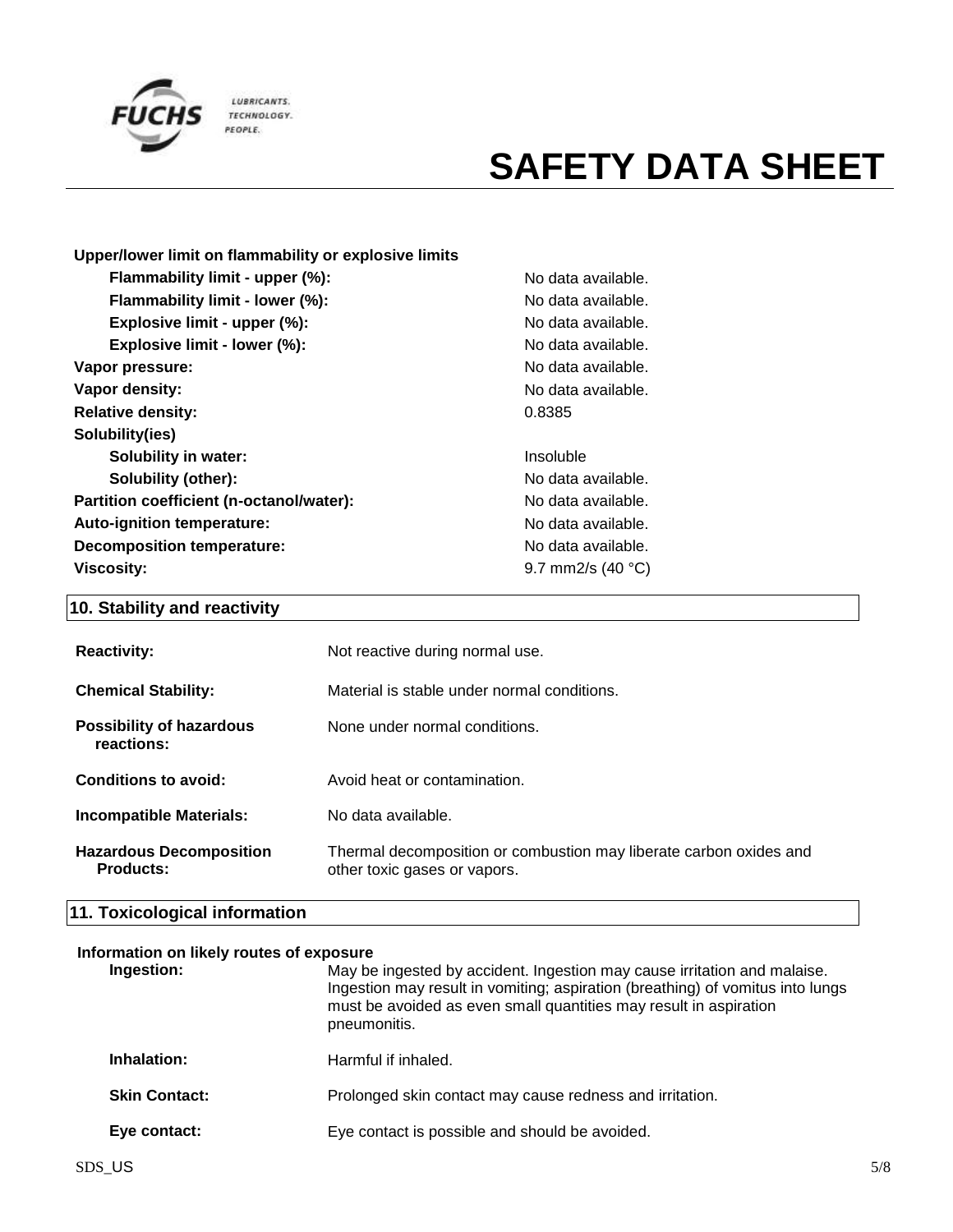

| Ingestion:                                                                                                  | Symptoms related to the physical, chemical and toxicological characteristics<br>No data available. |
|-------------------------------------------------------------------------------------------------------------|----------------------------------------------------------------------------------------------------|
| Inhalation:                                                                                                 | No data available.                                                                                 |
| <b>Skin Contact:</b>                                                                                        | No data available.                                                                                 |
| Eye contact:                                                                                                | No data available.                                                                                 |
| Information on toxicological effects                                                                        |                                                                                                    |
| Acute toxicity (list all possible routes of exposure)                                                       |                                                                                                    |
| Oral<br>Product:                                                                                            | Not classified for acute toxicity based on available data.                                         |
| Dermal<br><b>Product:</b>                                                                                   | ATEmix (): 1000 - 2000 mg/kg                                                                       |
| <b>Inhalation</b><br><b>Product:</b>                                                                        | Not classified for acute toxicity based on available data.                                         |
| <b>Repeated dose toxicity</b><br>Product:                                                                   | No data available.                                                                                 |
| <b>Skin Corrosion/Irritation</b><br><b>Product:</b>                                                         | No data available.                                                                                 |
| <b>Serious Eye Damage/Eye Irritation</b><br>Product:                                                        | No data available.                                                                                 |
| <b>Respiratory or Skin Sensitization</b><br>Product:                                                        | No data available.                                                                                 |
| Carcinogenicity<br><b>Product:</b>                                                                          | No data available.                                                                                 |
| IARC Monographs on the Evaluation of Carcinogenic Risks to Humans:<br>No carcinogenic components identified |                                                                                                    |
| US. National Toxicology Program (NTP) Report on Carcinogens:<br>No carcinogenic components identified       |                                                                                                    |
| US. OSHA Specifically Regulated Substances (29 CFR 1910.1001-1050):                                         |                                                                                                    |

No carcinogenic components identified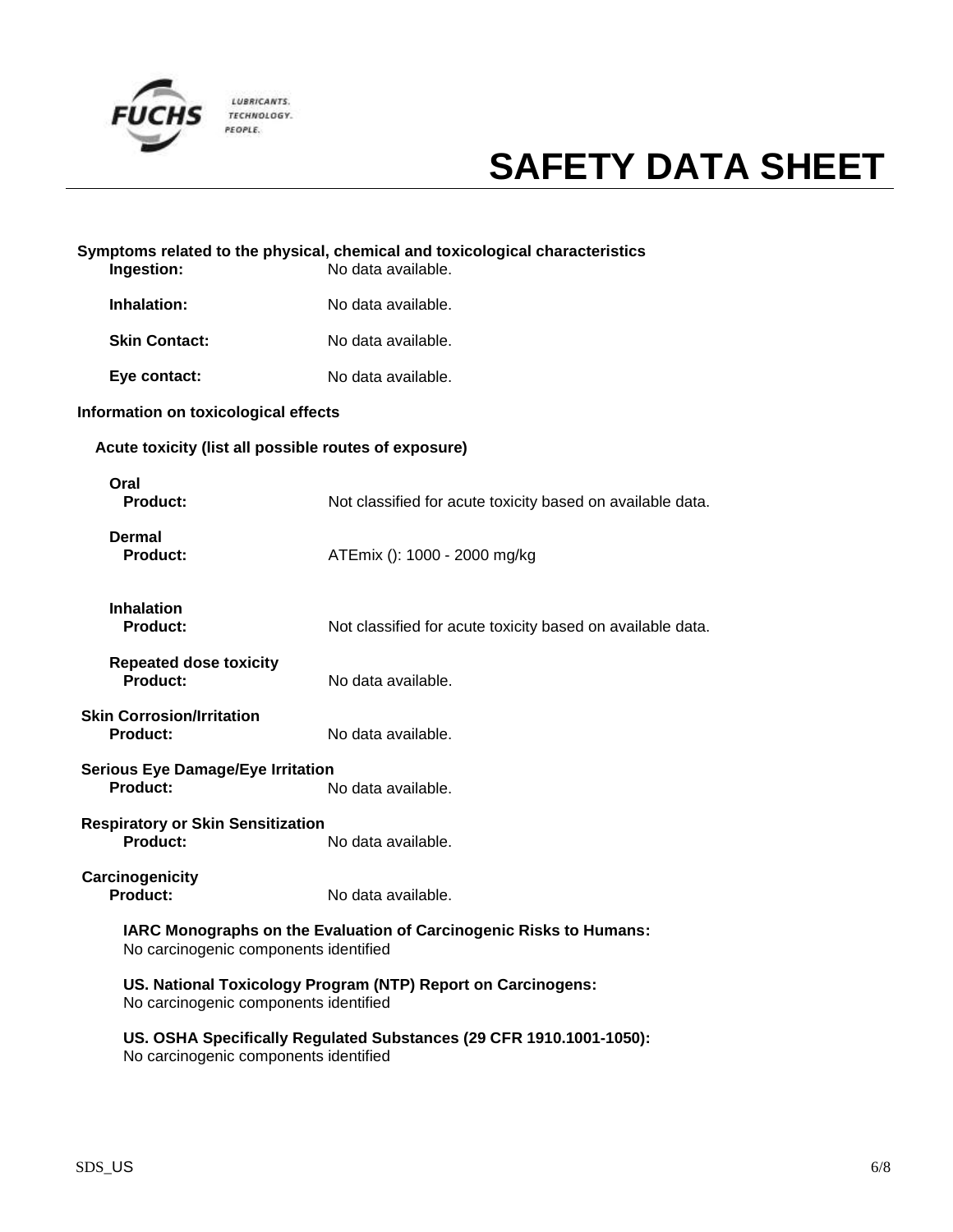

### **Germ Cell Mutagenicity**

| In vitro<br><b>Product:</b>                                                | No data available.                                                              |  |
|----------------------------------------------------------------------------|---------------------------------------------------------------------------------|--|
| In vivo<br>Product:                                                        | No data available.                                                              |  |
| <b>Reproductive toxicity</b><br><b>Product:</b>                            | No data available.                                                              |  |
| <b>Specific Target Organ Toxicity - Single Exposure</b><br><b>Product:</b> | No data available.                                                              |  |
| Product:                                                                   | <b>Specific Target Organ Toxicity - Repeated Exposure</b><br>No data available. |  |
| <b>Aspiration Hazard</b><br><b>Product:</b>                                | May be fatal if swallowed and enters airways.                                   |  |
| Other effects:                                                             | No data available.                                                              |  |

### **12. Ecological information**

| This product has not been evaluated for ecological toxicity or other<br>environmental effects.                                                                                                                                                                                                                                                                                                                  |  |  |
|-----------------------------------------------------------------------------------------------------------------------------------------------------------------------------------------------------------------------------------------------------------------------------------------------------------------------------------------------------------------------------------------------------------------|--|--|
| 13. Disposal considerations                                                                                                                                                                                                                                                                                                                                                                                     |  |  |
| Discharge, treatment, or disposal may be subject to national, state, or local<br>laws. Dispose of waste at an appropriate treatment and disposal facility in<br>accordance with applicable laws and regulations, and product<br>characteristics at time of disposal. It is the responsibility of the product user<br>or owner to determine at the time of disposal, which waste regulations must<br>be applied. |  |  |
| Empty containers should be taken to an approved waste handling site for<br>recycling or disposal.                                                                                                                                                                                                                                                                                                               |  |  |
|                                                                                                                                                                                                                                                                                                                                                                                                                 |  |  |

#### **14. Transport information**

### **DOT**

Not regulated.

#### **IMDG**

Not regulated.